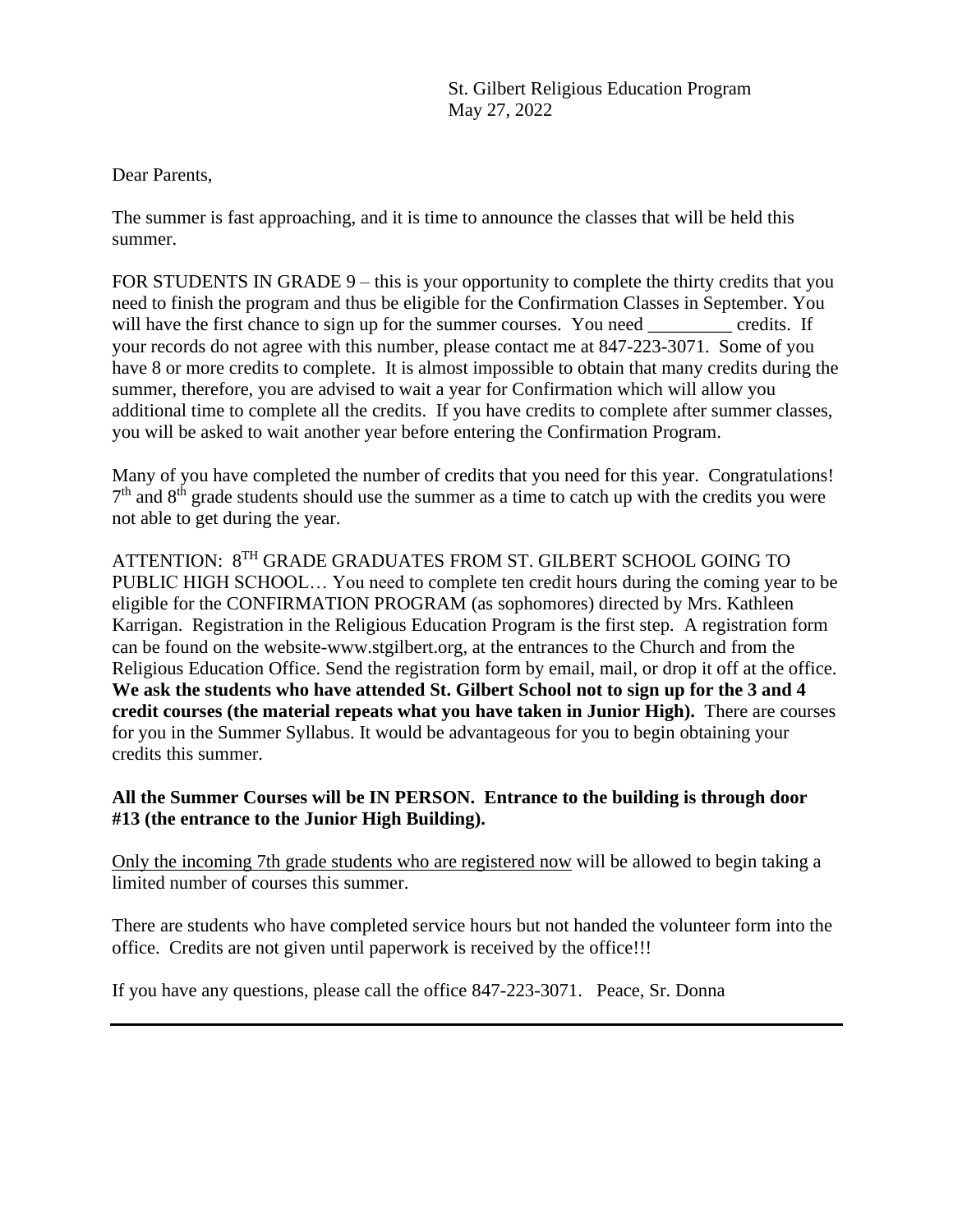# A*. Service*

### **Vacation Bible School – 2 Credits for working the entire week**

Monday – Friday, 9:00 am – 11:45 am June

Make arrangements for volunteering by emailing stgilbertvbs@hotmail.com. On the last day, we ask you to pick up a form from the Religious Education Office or create your own form, fill it out and have it signed by the adult under whom you worked during the week. It is the student's responsibility to return the form to the Religious Education Office. REMEMBER: Sign up for this credit through the Vacation Bible School directly. Volunteer positions may be filled by this time.

 Service includes anything that you do for others and receive no pay such as babysitting, tutoring, mowing neighbor's lawn, etc. Keep a record of service hours and have it signed by a parent. You earn l credit for every 3 ¼ hours of service. Remember to turn the service hours to the RE office to receive credit.

Reminder – in the 3 years (grades 7-9), you can have only three service credits.

## **F. Prayer and Worship -- 2 Credits**

Thursday and Friday,  $9:30 \text{ am} - 11:30 \text{ pm}$ June 16 and 17

Throughout history, humanity has created a treasure of sacred symbols – candles, incense, holy water, oil, icons, statues, etc. used to worship God. It is through a variety of prayer forms that the students experience (1) our love of God and (2) our need for God. Prayer forms will be introduced and experienced by the students.

## **O***.* **Trinity – God the Father, Son, and Holy Spirit 1 credit**

Wednesday, 9:30 am-11:30 pm June 22

This session walks the students through the three fundamental scriptural images of God (the Father, Son, and Holy Spirit) and probes their meaning and implications.

# **P. Vocations – 1 Credit**

Monday, 9:30 am – 11:30 pm June 20

Students will receive information about the Priesthood, Religious Life, and the vocation of the laity.

## **S. Religions Around the World – 1 Credit**

Tuesday, June 21, 9:30 am – 11:30 pm

Students will be introduced to various religions. Similarities and differences will be discussed in relation to Catholicism.